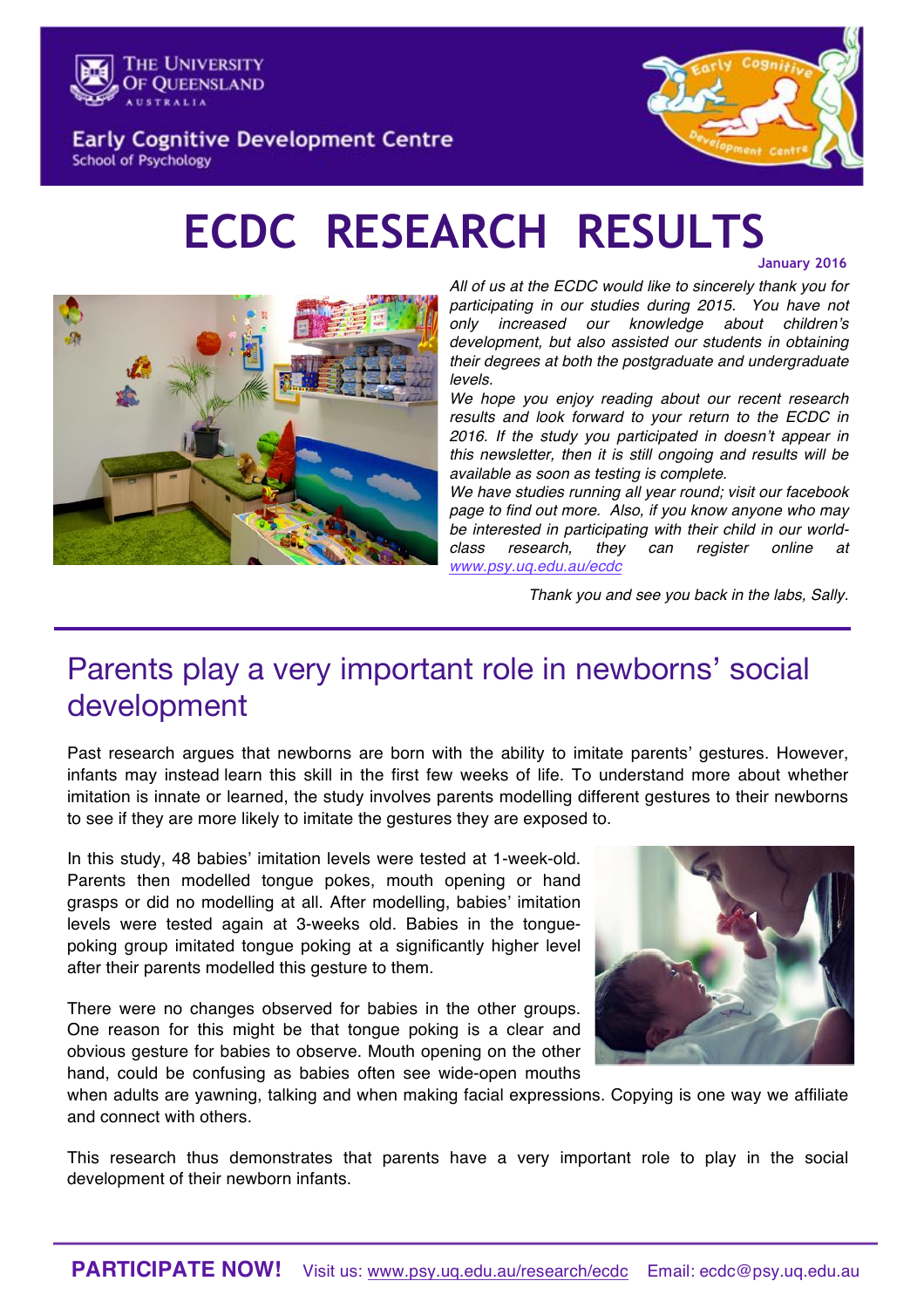### Young children's interaction with technology

Over the past several months we have been pilot testing our latest adventure, a social robot for children. The robot we are currently designing, in collaboration with the School of Information Technology and Electrical Engineering, will be deployed in studies in the ECDC by early next year. This version will be a full functioning robot designed to play and educate children through a touchscreen tablet located in the robot's belly. This could lead to exciting alternative teaching methods for young children.

This year children from the ECDC have met four different versions of our prototype robot, made out of foam, cardboard and touchscreen tablets. The robot plays various games including animal sounds, letter naming, counting tasks and colour naming. Children have enjoyed meeting and playing with our robot and have helped us to guide the final design of our robot arriving mid 2016.







# Do 4-6 year-olds behave differently when they know Santa is watching?

Have you ever told your children that you know what they're up to because you have eyes in the back of your head? Are you relieved, as Christmas approaches each year, that Santa can maintain a little order in your household? Do your children believe in non-real agents who are concerned with their behaviour? We know that children can believe imaginary things, but does this change how they act? Research suggests that they *might* change their behaviour when they're alone if they believe they're NOT being watched.

Our research addresses two questions: First, can we make children believe in magical characters, and second, do children treat magical characters as if they have a meaningful social role to play. While children might believe in both the Easter Bunny and Santa, only one of these characters is concerned with their behaviour.

Our research has implications for how (and why) real, non-real,

functioning. Data collection is ongoing and we expect to finish in the middle of 2016.

The Friendly<br>Professor

imaginary, and religious beings are so pervasive in culture, and how their 'presence' may keep society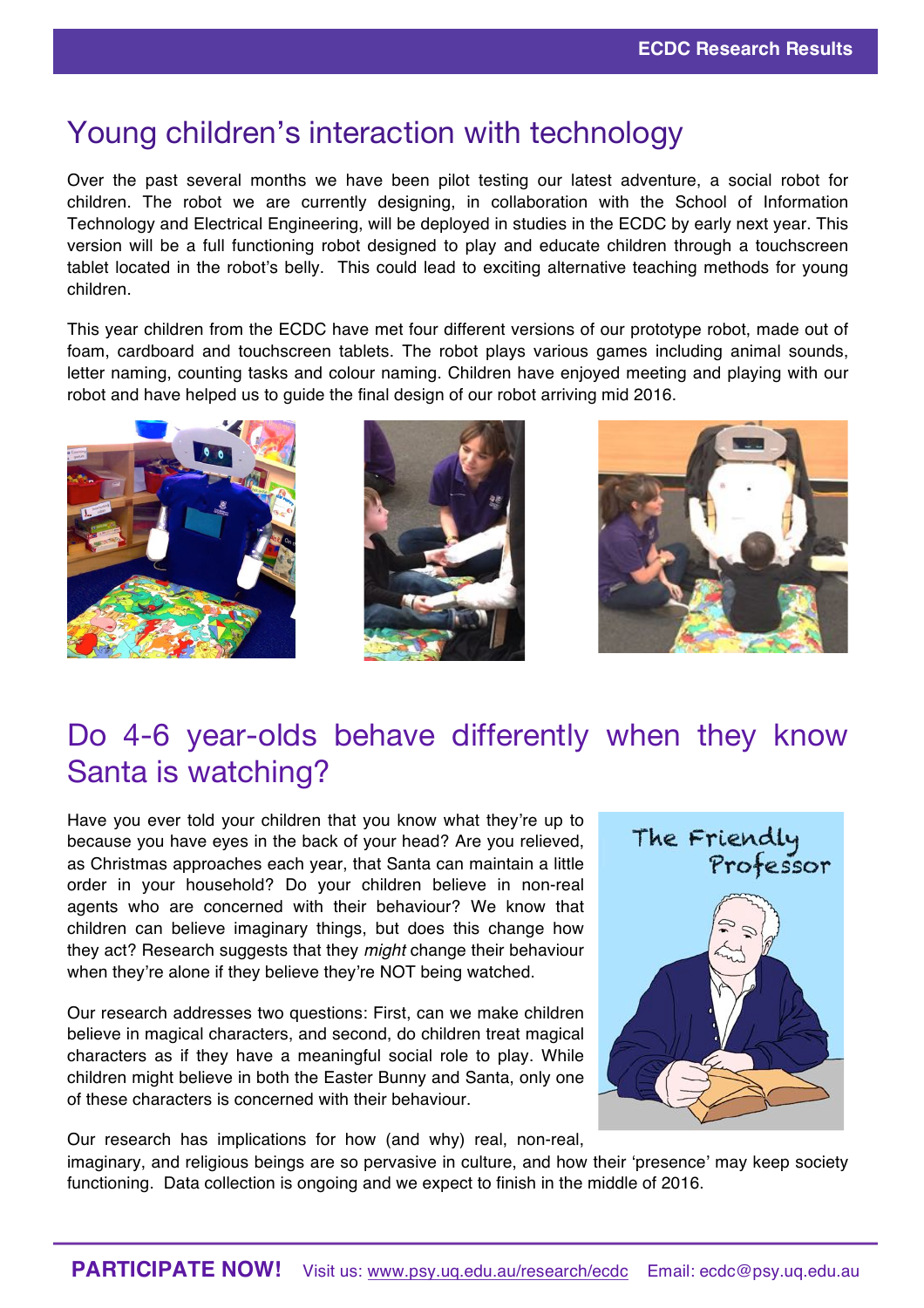## The moral actions of others does not influence young children's prosocial behaviour

Children are incredibly helpful, sometimes even at high personal cost. Young children often use social information to guide their pro-social behaviours.

In this study, children were presented with a puppet that acted nicely, naughtily or neutrally toward another puppet. Children were given two boxes, one that contained 1 sticker, and the other, 3 stickers. Children were asked to open one box for the nice, naughty or neutral character and told that they could keep the stickers in the remaining box.

This is the first study that allowed children the option to help a little or help a lot. Also, because the puppet was unaware of the contents of the boxes, children were not acting out of a need to appear good.



We were interested to see whether the moral behaviour of the puppets would influence the amount of stickers children allocated to

them, and particularly whether they would be more prosocial (by donating more stickers to the puppet than themselves) to the nice puppet than the naughty puppet. Contrary to expectations, children allocated similar numbers of stickers to the puppets, regardless of how the puppets had behaved. This suggests young children don't routinely base their prosocial behaviour on their impressions of others and possibly don't consider that how someone behaves in one domain should be used to evaluate how to treat them in another.

## 5 year-olds are better at predicting happiness than adults

Adults tend to exaggerate both how happy and how sad they will be in the future. Exaggerating future emotion impacts decision making in the present. If we think something is going to make us happy, we put in more effort to achieve that happiness. Similarly, if we think something will make us sad, we are more motivated to avoid that outcome. Therefore, overestimating future emotions may be beneficial if it helps motivate us towards (or away from) certain outcomes. This study looked at whether 5-year-olds estimate future emotions in the same way as adults.



We asked children to predict how they would feel if they won or lost an iPad game. Then, each child played 4 games and after winning *or* losing each game, they were asked how they actually felt.

Like adults, children overestimated how sad they thought they would feel if they lost. However, unlike adults, children accurately predicted how happy they would feel when they won. These results give insight into how children develop an adult-like understanding of emotions.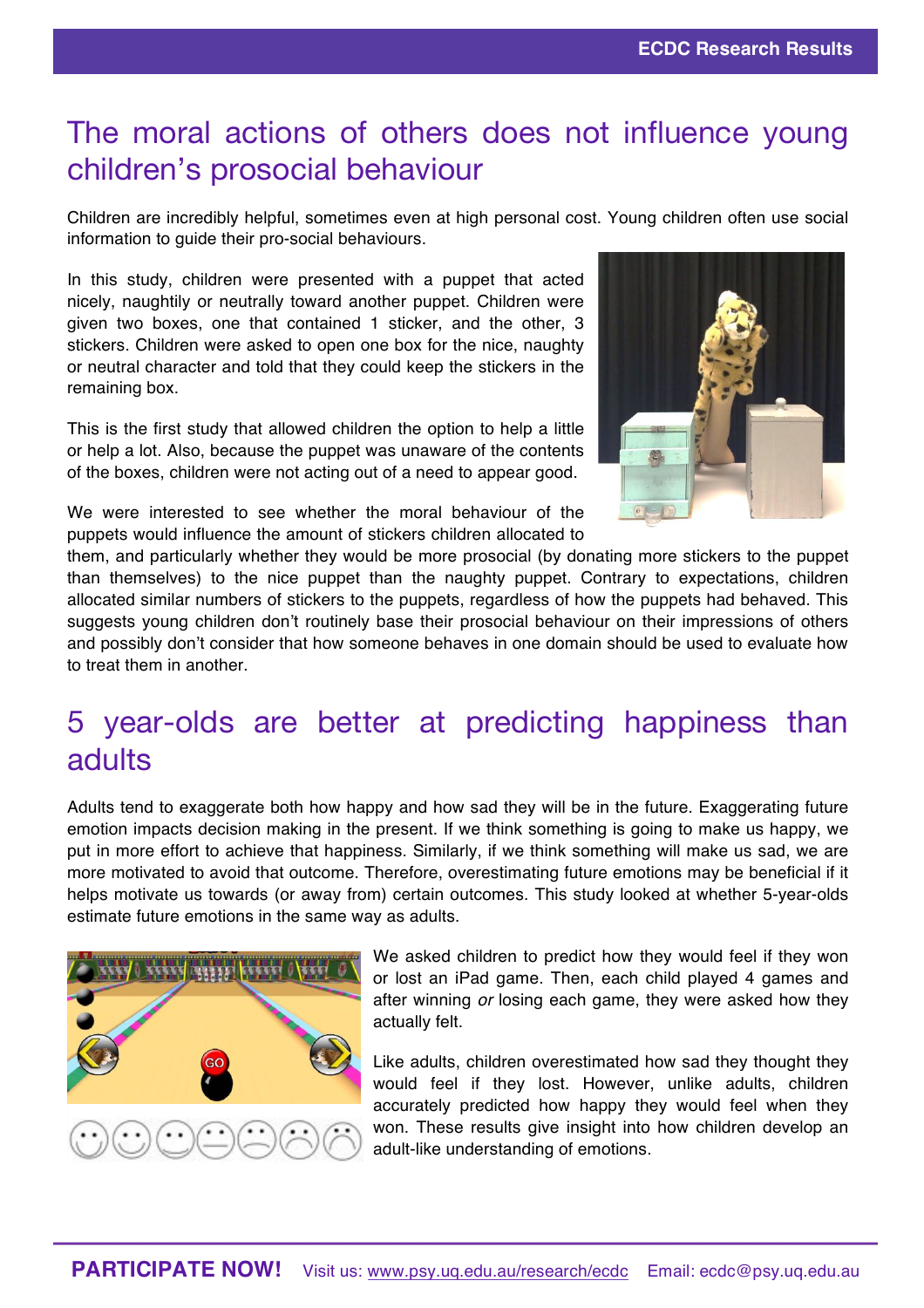#### 2-3 year-olds don't think about the future like adults do

As adults, we consistently and accurately prepare for multiple possible futures. For example, when getting ready for work, you might pack your lunch but also bring your wallet in case you want to buy food. Furthermore, if there is a particular outcome we desire, we work to achieve it by behaving in particular ways, like saving up to go on a holiday.



This study looked at how and when young children begin to understand that one event can have more than one possible outcome. We had 2 and 3-year-olds participate in a game that required them to catch bouncy balls and to help Thomas the Tank Engine through a tunnel. These games tested whether the child understood that the ball could come out of either end of a forked tube, or that the train could come out of either end of a forked train track.

We found that most 2-3 year-olds tend to just prepare for a single future. For example, they would cover one opening in the forked tube, when a ball had equal chance of coming out of either opening. This indicates that children under 3-years may not represent the future in the same way as adults do and lack the basic understanding to act insightfully to bring about desired future outcomes.

## When do children learn to respect other people's belongings?

In our society, understanding and respecting the ownership of objects is an important social skill. Children begin to talk about ownership early and learn that toys belong to people but may be shared. However, it is not yet clear when children first begin to show other aspects of an adult concept of ownership.

This study tracks the development of ownership concepts in children and compares ownership behaviour of typically developing children with that of children with Autism Spectrum Disorder (ASD).

The current study involves playing general games with a variety of objects/toys. Children are then given a drink bottle to take home, as a reward and as part of the experiment. After several weeks, the parents and children return and we play more games and observe the child's actions in detail using motion capture cameras. As children interact with the drink bottle, cameras track reflective markers on the bottles, allowing us to see with increased precision and identify behaviour that is not apparent through observation alone.



Early results suggest that children as young as 24 months old show subtle differences in how they interact with their bottle compared to someone else's. However, we are still in the testing phase of this study. If you would like to be involved in this research and have children aged 3-6 years, or a child with autism aged 4-10 years, please contact Jessica at *j.lister@ug.edu.au*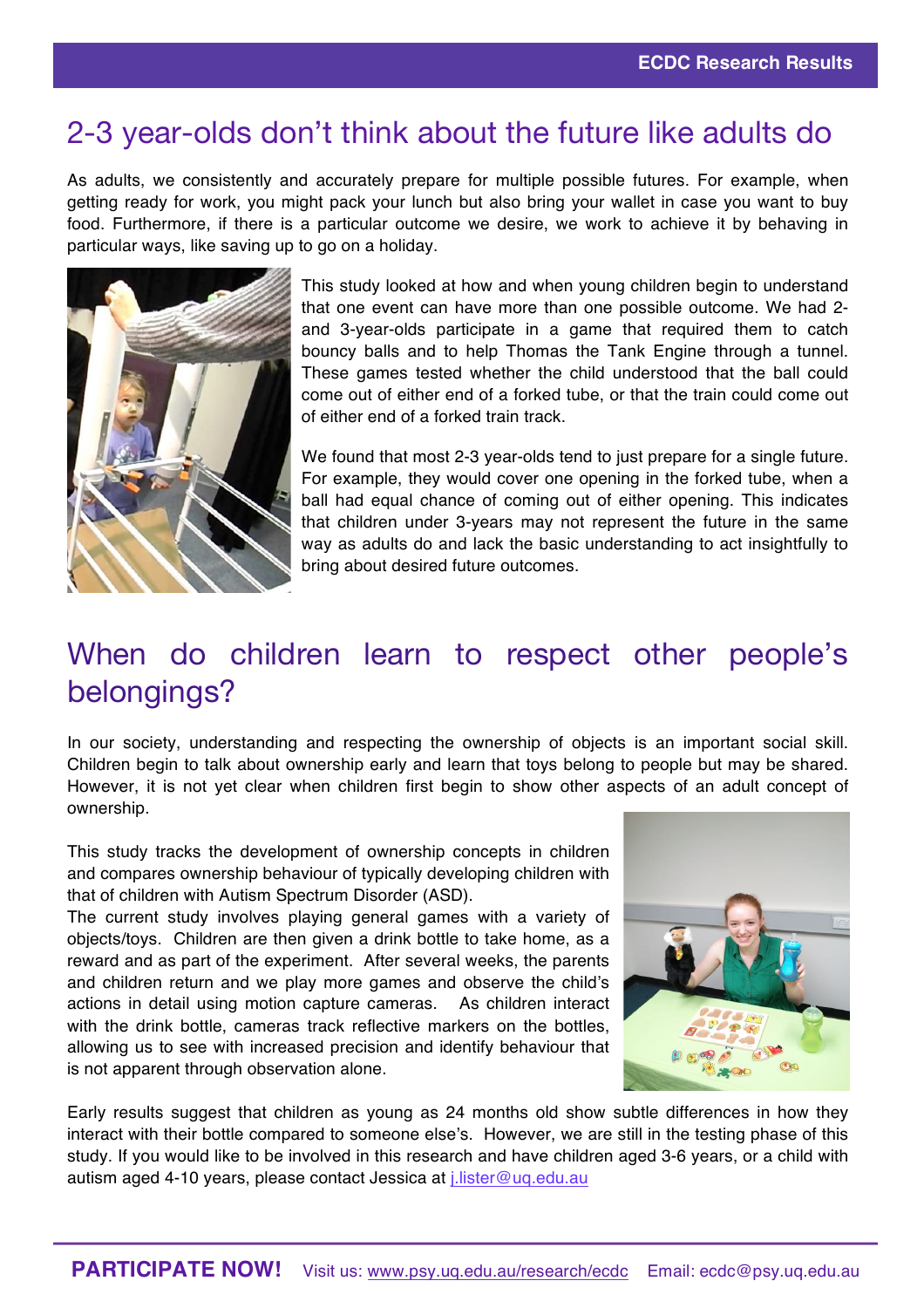#### 6 year-olds understand that practise makes perfect

School-aged children know that they should study and do their homework because the information learned will be useful in order to do well in a test. This study examined children's ability to seek information with a specific future event in mind.



Preschool and school-aged children were shown some blue cards and red cards with characters on the front and information about the characters on the back. The children were told that, in the future, they would have to guess what was on the back of the blue cards or the red cards. Before this, however, they were given the chance to study the information on the cards for one minute. Both preschool children and school-aged children studied the appropriate cards more than the inappropriate cards.

Only the school-aged children, however, improved their performance the second time they did the task.

These results suggest that even preschool children have a preference for correct information, but school-aged children can learn from past mistakes to improve their information seeking performance the second time around.

## Do 3-4 year-olds predict actions based on what other people think?

In order to get on well with others it's important to be able to predict other's actions based on their intentions, desires, beliefs, or knowledge. Children start to understand others' beliefs and desires around 4-years-old. However, the age at which they can explain this is dependent on language ability, so we designed our study to see whether children could understand others' minds and anticipate their actions implicitly.

We showed children a doll that had the option of going down two slides (in each scenario, the doll had a desire or belief that was different to the child's). We observed their anticipation of which slide the doll would choose to go down by following the children's eye gaze and their verbal predictions.

Our findings suggest that children first understand that people can have different desires about the same object and behave differently. Next, they understand that people can have different beliefs about the same object and behave differently.



Later, they realize that if people do not have all the information, they can have false beliefs that do not match reality. Children begin to anticipate others' actions based on their mistaken beliefs even if they may not have conscious access to this information.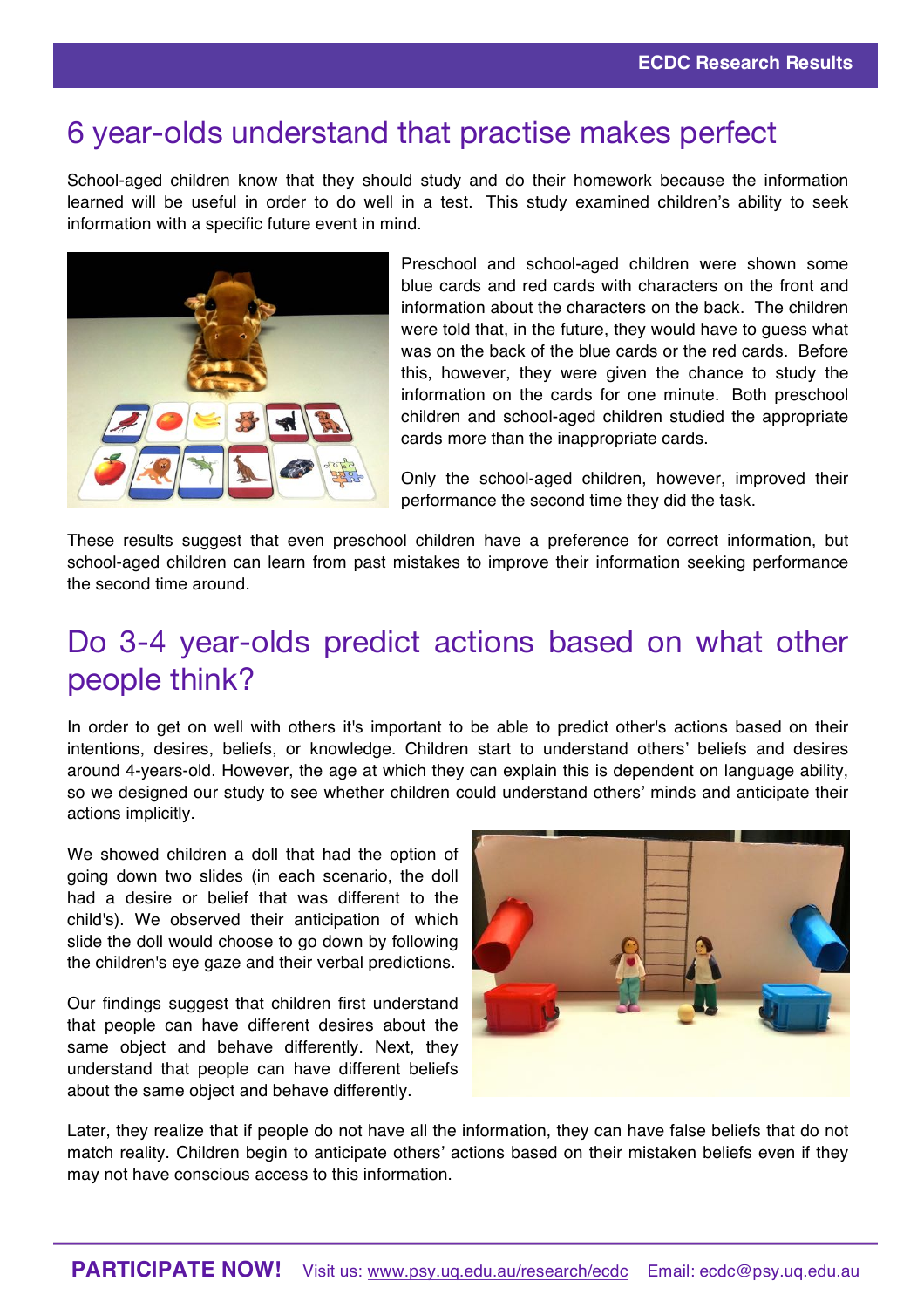## Characteristics of faces: do infants & adolescents judge faces differently?

We use facial characteristics to make many kinds of judgments about others. For example, we may use someone's face to judge how old, strong, or masculine they are. Much is known about how adults use facial characteristics to make these judgments, but less is known about how these judgments develop, and whether children view faces as conveying the same information that adults do.



In this study, we ask children (2- to 15-years-old) to judge the traits present in several pairs of faces. Children are asked to select the face of the pair that looks stronger, or older, or more masculine.

This data will help us determine the underlying structure of the judgments adults make about others' faces: if children's responses are similar to adults, these judgments may stem from a biological predisposition to view facial characteristics as informative, and if children's responses are different from those of adults, then these judgments may stem from cultural norms surrounding appearance.

Currently, this study is ongoing, and results will be available as soon as testing is complete.

# Do parents influence children's feelings about germs?

Disgust is a useful emotion because it helps us avoid things that are harmful. However, we all have different levels of sensitivity to things we find disgusting.



Children develop a sense of disgust around 3-4 years old, but we don't know how it develops and or why it develops to different degrees. We wanted to know if parents might influence the way disgust develops in children.

We tested children aged 3-5 years. We took measures of parent disgust sensitivity, hygiene encouragement and their discussion of illness information by having parents read a storybook to their children. Child disgust sensitivity was measured through their facial reactions to disgusting videos and child pathogen avoidance was assessed by asking children if they would tidy up "used" tissues.

Very few children refused to move the tissues, with about half using a brush to sweep them up, and half using their hands, showing there is some variation in children's avoidance of pathogens. We also found that parents' disgust sensitivity was related to their children's sensitivity but whether parents encouraged hygiene and discussed illness was not related.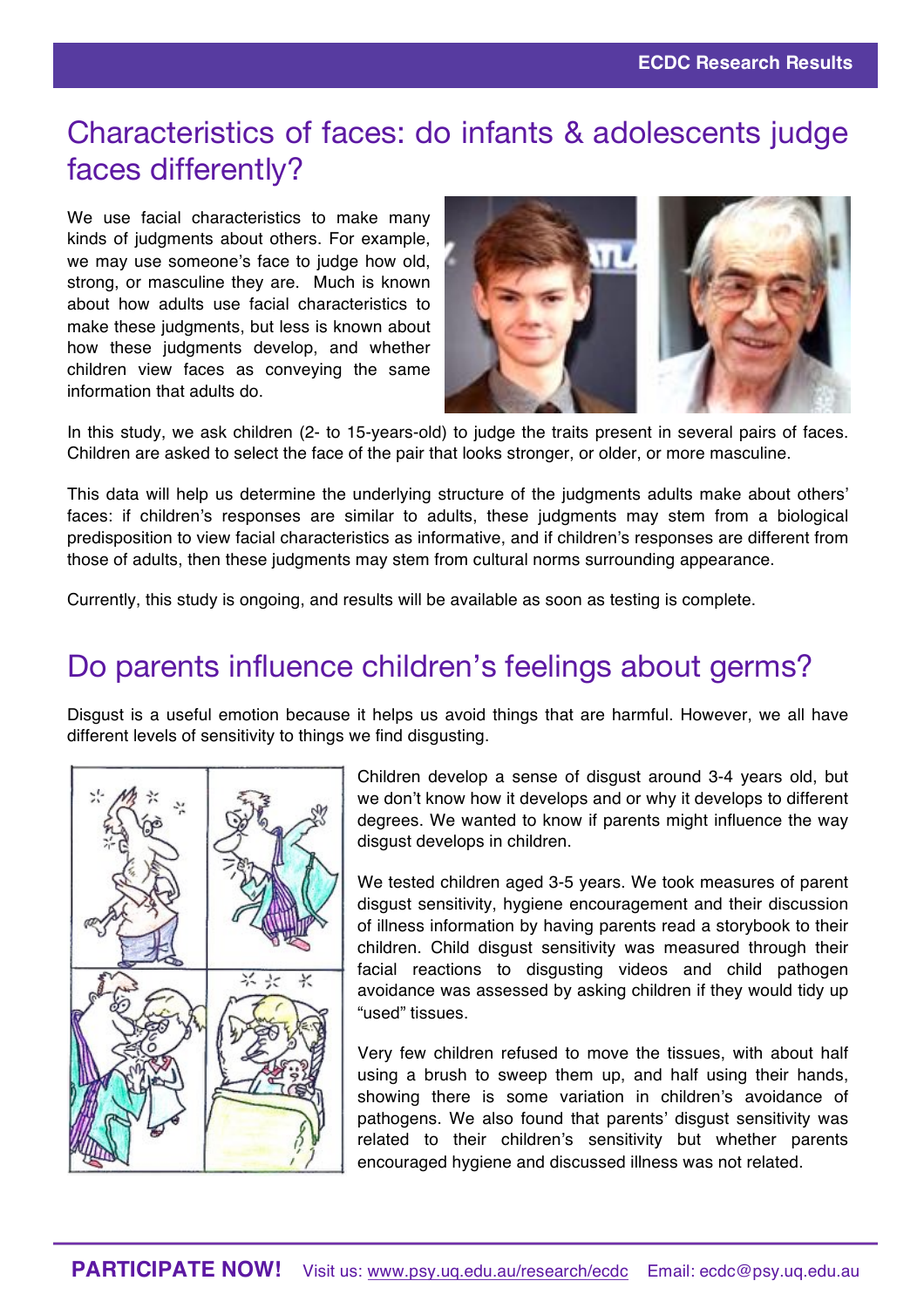## Look me in the eye: how eye contact affects trustworthiness for 7-9 year olds

Past research has shown that adults use indicators, such as whether a person is looking directly at them or whether that person is looking away, when judging whether they trust that person. However it's also been found that direct or averted gaze has no impact on trust judgements made by elderly adults.

The current study aims to look earlier in development to see whether children also use gaze to determine whom they trust. We test this by having children aged 7-9 use an eye-tracker to track their eye-movements when assessing how much they "want to be friends" with a variety of people pictured on a computer screen.

The people pictured were both young adults and elderly adults and had their gaze either averted or directly looking at the camera, whilst holding a variety of facial expressions. After this, the children were tested on how well they were able to read expressions from pictures of just peoples' eyes and how well they were able to recognize emotions from a whole face.



Currently, the research is still in progress, and results will be available as soon as testing is finished.

## At what age do children start to practise without having to be told?

Practising skills from a young age can have huge benefits, from helping a children's self-control, to contributing to success in later life, and even influencing brain development. But getting children to practice isn't always easy. Our research aims to discover when children start to practise skills without needing to be told.



In this study, children aged 4- to 7-years-old were introduced to three motor skill games, one of which they were to be tested on later to win stickers. Children were then given 5 minutes of free play with the games. Without telling them to practice, we wanted to see whether children chose to use this free playtime to practice in anticipation of the test.

We found that the 5-, 6-, and 7-year-old children on average spent more time playing their test game than the other games, and that the amount of time they spent practising increased with age. Four-year-olds, on the other hand, did not seem to practise. Most of the 6- and 7-year-olds, and a third of the 5-year-olds, also reported that they chose to play the test game so that they could practise for their test.

This shows that by this age, children are starting to think ahead about what skills they may need in the future and prepare by practising.